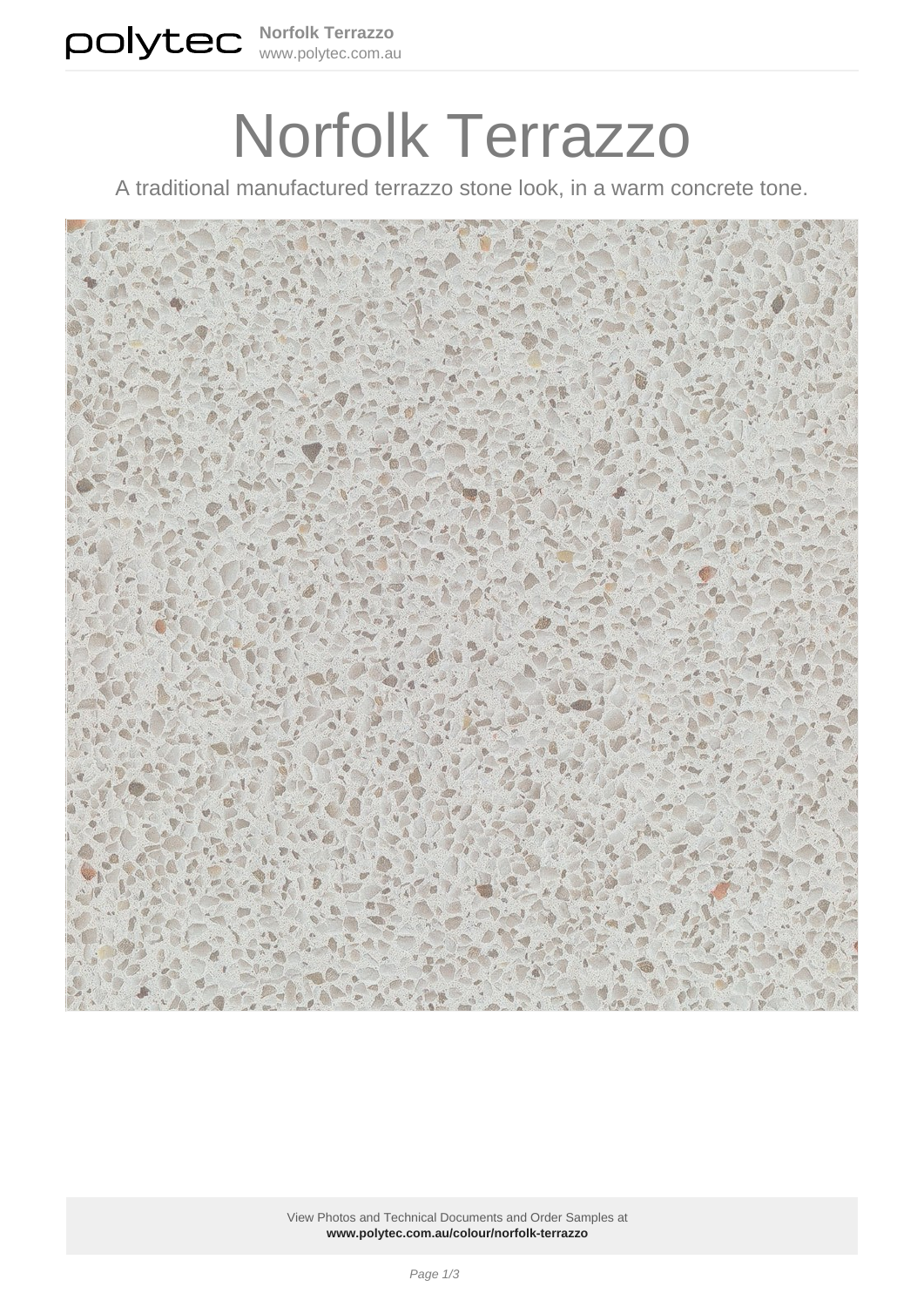## **E** Matt Finish

## **Laminate**

| 2040  | Laminate Norfolk Terrazzo Matt 0.7mm 3650x1360<br>Finish: Matt Thickness: 0.7 Length: 3650 Width: 1360    |
|-------|-----------------------------------------------------------------------------------------------------------|
| 8720  | Laminate Norfolk Terrazzo Matt HL 0.7mm 3650x680<br>Finish: Matt Thickness: 0.7 Length: 3650 Width: 680   |
| 8860  | Laminate Norfolk Terrazzo Matt Q 0.7mm 1830x680<br>Finish: Matt Thickness: 0.7 Length: 1825 Width: 680    |
| 34730 | Laminate Norfolk Terrazzo Matt HS 0.7mm 1830x1360<br>Finish: Matt Thickness: 0.7 Length: 1825 Width: 1360 |

View Photos and Technical Documents and Order Samples at **[www.polytec.com.au/colour/norfolk-terrazzo](https://www.polytec.com.au/colour/norfolk-terrazzo/)**